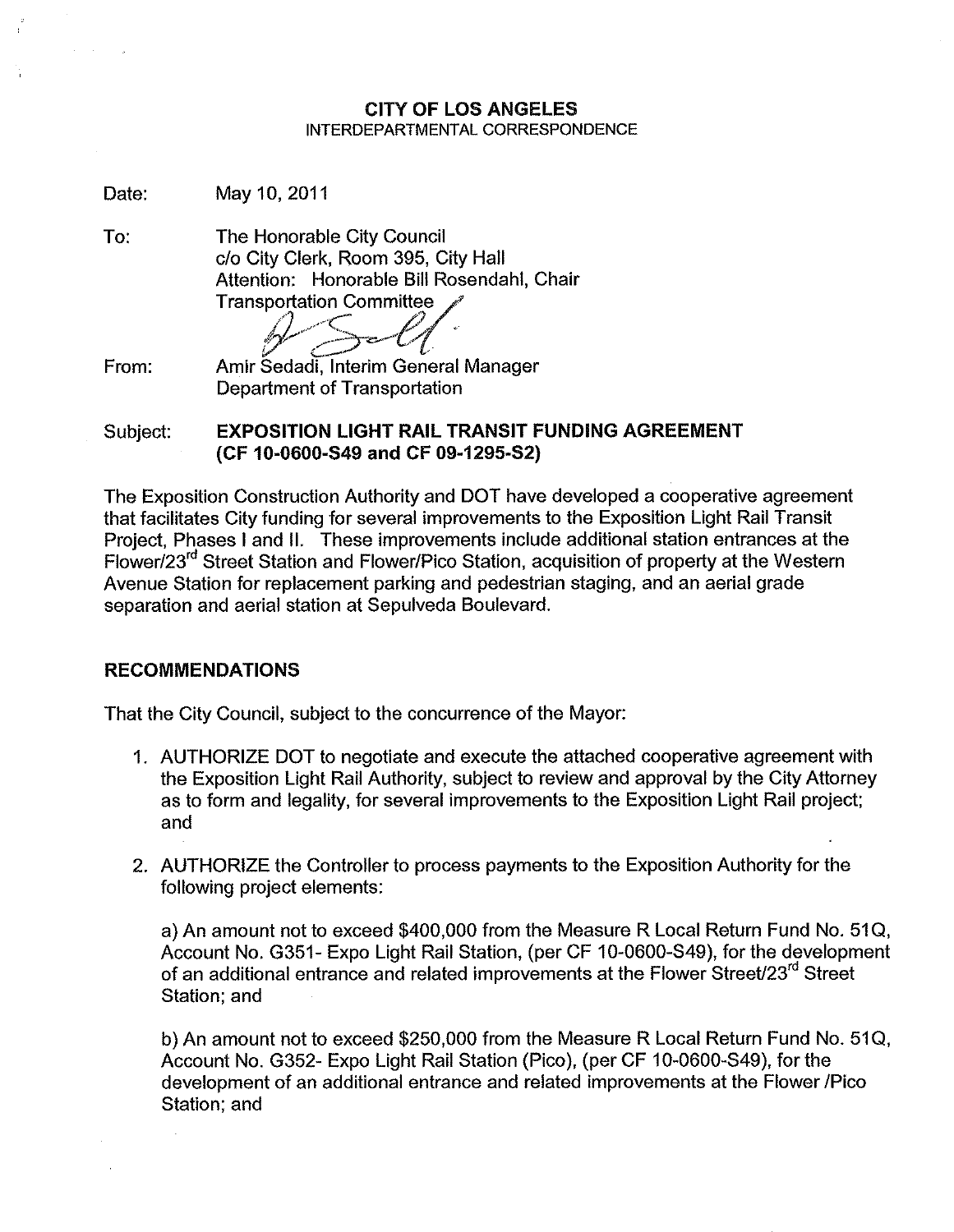c) An amount not to exceed \$700,000 from the Measure R Local Return Fund No. 51Q, Account No. G216 - Western Property Purchase, (per CF 10-0600-S49), for the City's share of the purchase of property and improvements at Western Avenue Station; and

d) An amount not to exceed \$5.3 million from the West Los Angeles Transportation Improvement and Mitigation Program (TIMP), Fund No.681, Account No. G205 - Exposition Light Rail Line at Sepulveda, (per CF 09-1295-S2), for the differential cost between the at-grade crossing and station and the aerial crossing and aerial station at Sepulveda (Sepulveda Grade Separation Design Option) for the Phase 2 project.

3. AUTHORIZE the City Administrative Officer to make any technical adjustments as necessary to implement the above recommendations and instruct the Controller to implement these instructions.

### **DISCUSSION**

The City Council and Mayor recently approved \$1.35 million in Measure R Local Return funding for improvements to the Exposition Light Rail Transit Project Phase I (CF-10-0600- S49). These include one additional entrance each at the Flower/23<sup>rd</sup> Street Station and the Flower/Pico Station and the purchase of property at the Western Avenue Station for replacement parking and a pedestrian waiting area. The Council authorized the transfer and appropriation of Measure R Local Return funds for these Phase I improvements on February 25, 2011.

The City Council and Mayor also approved the use of \$5.3 million in West Los Angeles Transportation Improvement and Mitigation Program (TIMP) funds for an aerial grade separation and aerial station at Sepulveda Boulevard (CF-09-1295-S2). The Council authorized the transfer of funds from the West Los Angeles TIMP for this Phase II improvement on March 18, 2011. The \$5.3 million will be over and above the City's 3% local contribution for Measure R projects.

#### **COORDINATION WITH OTHER AGENCIES**

DOT has worked closely with the Exposition Metro Line Construction Authority in developing the subject funding agreement. Both parties concur on the terms and conditions of the agreement.

### **FISCAL IMPACT**

\$1.35 million will be taken from the Measure R Local Return fund and \$5.3 million value be taken from the West Los Angeles TIMP fund as a result of this cooperative agreement. For evalue ho impact on the City's General Fu from the West Los Angeles TIMP fund as a result of this cooperative agreement. no impact on the City's General Fund.<br>
Attachment<br>  $\begin{array}{c}\n\bigoplus_{i=1}^{\infty} \mathbb{R} \mathbb{R} \\
\bigoplus_{i=1}^{\infty} \mathbb{R} \mathbb{R} \n\end{array}$  $\frac{1}{\sqrt{2}}$   $\frac{1}{\sqrt{2}}$   $\frac{1}{\sqrt{2}}$   $\frac{1}{\sqrt{2}}$ 

I

rea **z**<br>**A z z z z** 

 $\frac{11}{2}$   $\frac{11}{2}$   $\frac{11}{2}$ 

I

Attachment , The contract of the contract of  $\mathbb{R}^1$  서 그  $\mathbb{R}^2$  , 그 : 그리고 아이는 그리고 아이는 그리고 아이는 그리고 아이는 그리고 아이는 그리고 아이는 그리고 아이는 그리고 아이는 그리고 아이는 그리고 아이는 그리고 아이는 그리고 아이는 그리고 아이는 그리고 아이는 그리고 아이는 그리고 아이는 그리고 아이는 그리고 아이는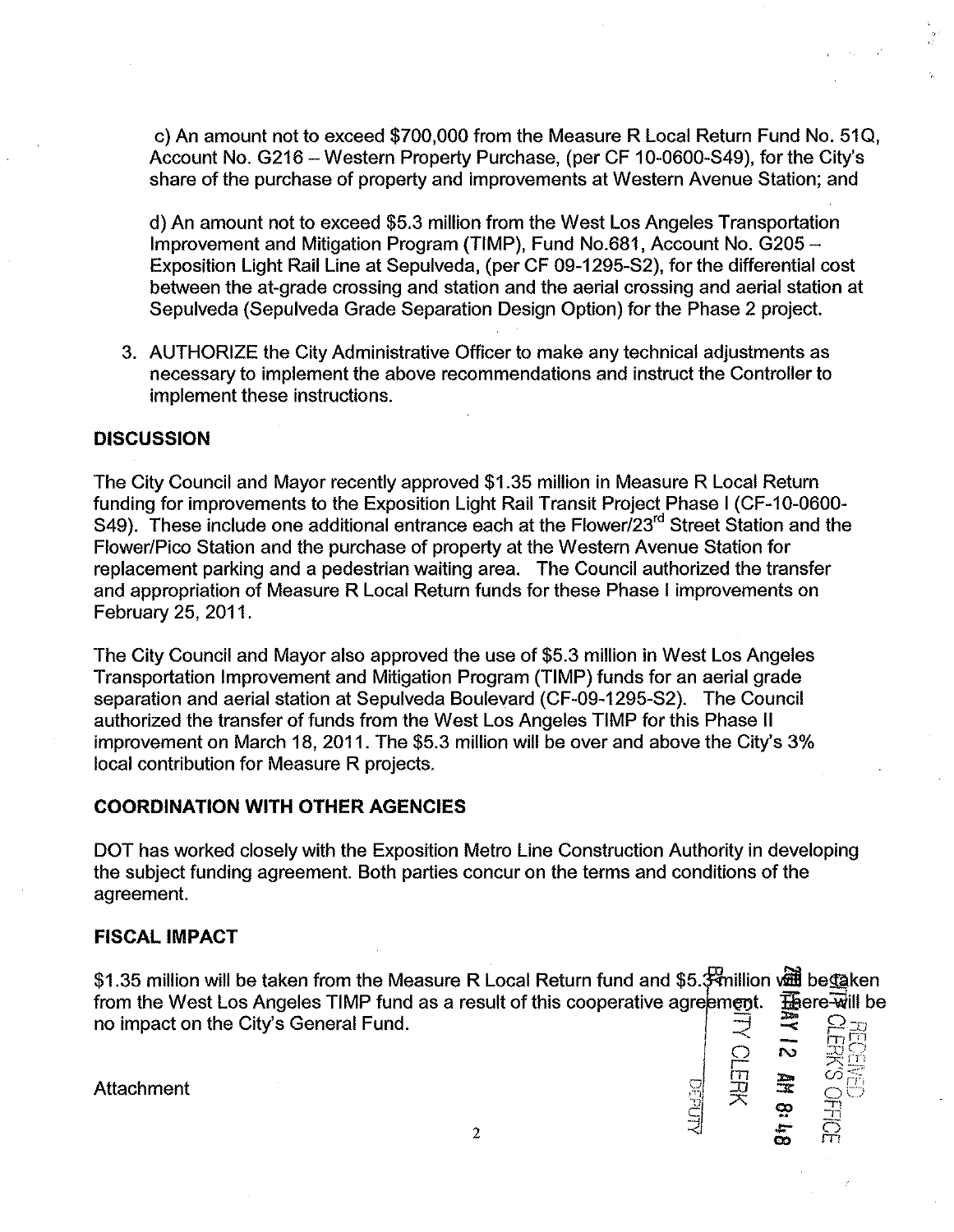## ATTACHMENT DRAFT DESCRIPTION OF A SERVICE OF A SERVICE OF A SERVICE OF A SERVICE OF A SERVICE OF A SERVICE OF A

# COOPERATIVE AGREEMENT BETWEEN CITY OF LOS ANGELES AND EXPOSITION METRO LINE CONSTRUCTION AUTHORITY

This Cooperative Agreement is made and entered into by and between the CITY OF LOS ANGELES ("City"), a municipal corporation and the EXPOSITION METRO LINE CONSTRUCTION AUTHORITY ("Authority") on this day of 2011.

WHEREAS, City is a municipal corporation incorporated under the laws of the State of California; and

WHEREAS, Authority, duly formed and existing under the statutes of the State of California, is the public agency created for the purpose of designing and constructing the Exposition Light Rail Transit Project ("Project") from downtown Los Angeles to the City of Santa Monica.

WHEREAS, the City took action at its February 25, 2011 City Council meeting (C.F. 10- 0600-S49) to fund two additional entrances and improvements at the **Flower/23<sup>rd</sup>** Station and the Flower/Pico station and a portion of the purchase of property and improvements at Western Avenue for Phase I of the Project in a total amount not to exceed \$1.35M through its Measure R Local Return funds; and

WHEREAS, the City took action at its March 18, 2011 City Council meeting (C.F. 09- 1295-S2) to fund the differential cost between the at-grade crossing and station and the aerial crossing and aerial station at Sepulveda (Sepulveda Grade Separation Design Option) in an amount not to exceed \$5.3 million for the Phase 2 project; and

WHEREAS, the City's commitment under this Cooperative Agreement is in addition to the City's funding commitment already executed for the Phase 1 project and in addition to the 3% local contribution for Measure R projects that the City is setting aside to fund the baseline Expo Phase 2 project;

NOW, THEREFORE, it is mutually agreed by and between the undersigned parties as follows:

1. PURPOSE OF AGREEMENT

The purpose of this Agreement is to set forth the mutual understandings between the parties of the terms and conditions relating to the schedule and extent of City's financial commitment relative to improvements to Phase I and the inclusion of an additional element for Phase 2.

2. SCOPE OF AGREEMENT.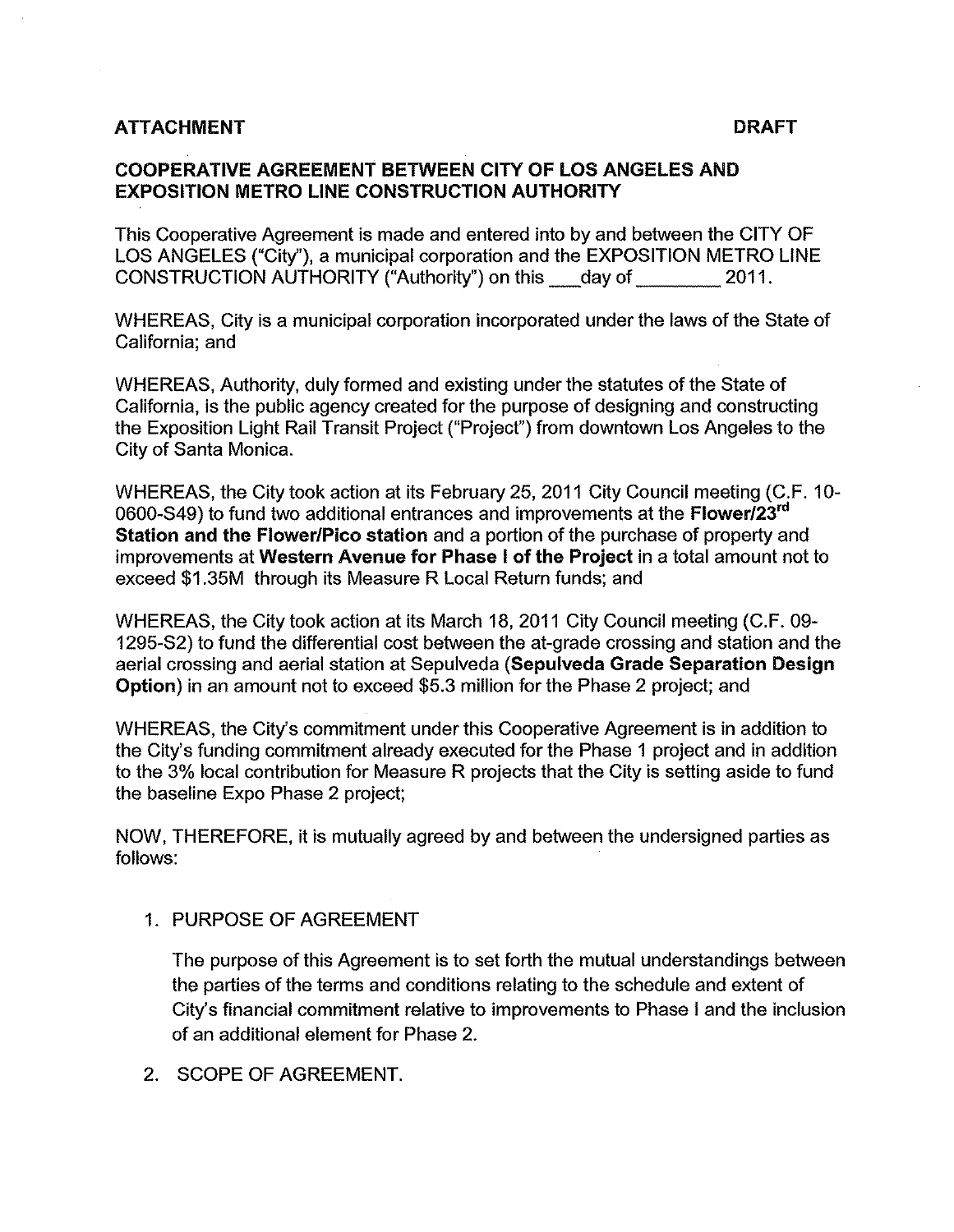In consideration for the City's funding commitments herein, Authority will incorporate the following improvements at the Flower/Pico and Flower/23<sup>rd</sup> **Station 2<sup>nd</sup> entrances and purchase the Western Property**, as described below. The Flower/Pico Station improvements (\$2S0K) are the installation of one ticket vending machine, a fare collection area foundation, fare collection area lighting, fare collection area rain protection canopy and a No. 8 flashers. The Flower/23 $<sup>rd</sup>$  Station improvements (\$400K) are the installation of two ticket</sup> vending machines, two stand alone validators, a fare collection area foundation, fare collection area lighting, fare collection area rain protection canopy, installation of a pedestrian crossing and No. 8 flashers.

The Authority agrees to purchase, subject to environmental clearance and to the extent it does not exceed the Authority's budget, a parcel at the Northeast corner of Western and Exposition Boulevards ("Western Property") to construct a pedestrian plaza and business and transit patron parking (\$700K to partially fund).

The Authority agrees to incorporate the Sepulveda Grade Separation Design Option (\$S.3M) into the design build contract for Phase 2. The Sepulveda Grade Separation Design Option will be designed and constructed consistent with the project's Final Environmental Impact Report and the preliminary engineering documents.

### 3. PAYMENT BY THE CITY.

City agrees to fund the Flower/Pico Station work (\$250K), Flower/23<sup>rd</sup> Station work (\$400K) and a portion of the Western Property purchase (\$700K) in the amount not to exceed \$1.3SM from Measure R Local Return funds. The City agrees to deposit \$650,000 for the improvements at Flower/23rd Street Station and Flower/Pico Station with the Authority within 30 days of receipt of invoice from the Authority after the completion of the work by the contractor and acceptance of the work by the Authority in accordance with the terms of the .design-build contract. Authority will provide verification to the City in its invoice that the work was completed in conformance with the required contract specifications. Authority will provide written instructions to City regarding the deposit prior to the execution of this Cooperative Agreement. Subject to environmental clearance, the City agrees to deposit the cost for the Western Property purchase in the amount of \$700,000 within 30 days after the Authority closes escrow on the Western Property and upon notice by the Authority.

Funding for the differential for the Grade Separation Design Option in the amount of \$S.3 million will be funded at three milestones. City agrees to fund the differential in three equal installments net 30 days after receipt of invoice from the Authority. The first installment will be funded at the completion of design, the second installment at 50% completion of construction and the third installment after the completion of construction. Authority will provide written verification to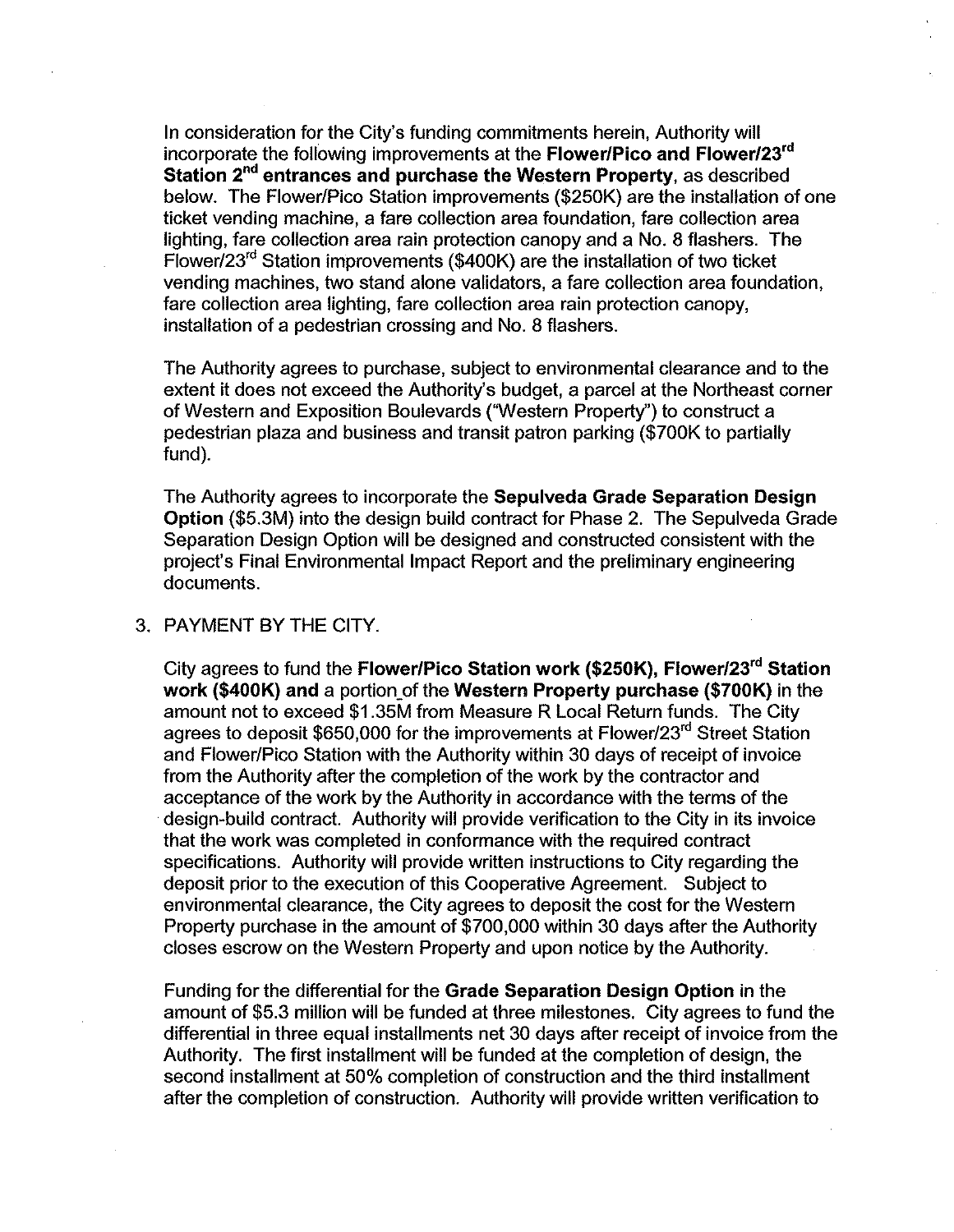the City in each of its invoices that the subject work was completed in conformance with the required contract specifications.

If the amount of funding necessary for the project elements outlined under this Agreement is reduced through scope changes and mutually agreed to in writing by both parties, the City's proportional share may also be reduced. Nothing in this Agreement shall be construed to obligate the City to provide more than the maximum allocations noted above. The City's contribution shall not be used for cost overruns without written authorization by the City; provided, however, that any such cost overruns attributable to City directed changes, delay or other City actions that caused or contributed to the overruns will be the responsibility of the City. Under no circumstances will the funding identified in this Agreement be used for other elements of either Phase I or Phase II of the project.

#### 4. NOTICES

All notices, demands, requests, or approvals to be given under this Agreement shall be given in writing and conclusively shall be deemed served when delivered personally or on the second business day after the deposited in the US mail, first class postage prepaid, addressed as hereinafter provided.

All notices, demands, requests or approvals from the Authority to the City shall be addressed to the City at:

Amir Sedadi, Interim General Manager LADOT 100 S. Main Street, 10<sup>th</sup> Floor Los Angeles, CA 90012

All notices, demands, requests or approvals from the City to the Authority shall be addressed to the Authority at:

Richard D. Thorpe, Chief Executive Officer Exposition Construction Authority 707 Wilshire Blvd, 34<sup>th</sup> Floor Los Angeles, CA 90017

IN WITNESS WHEREOF, the parties have caused this Agreement to be executed the day and year first above written.